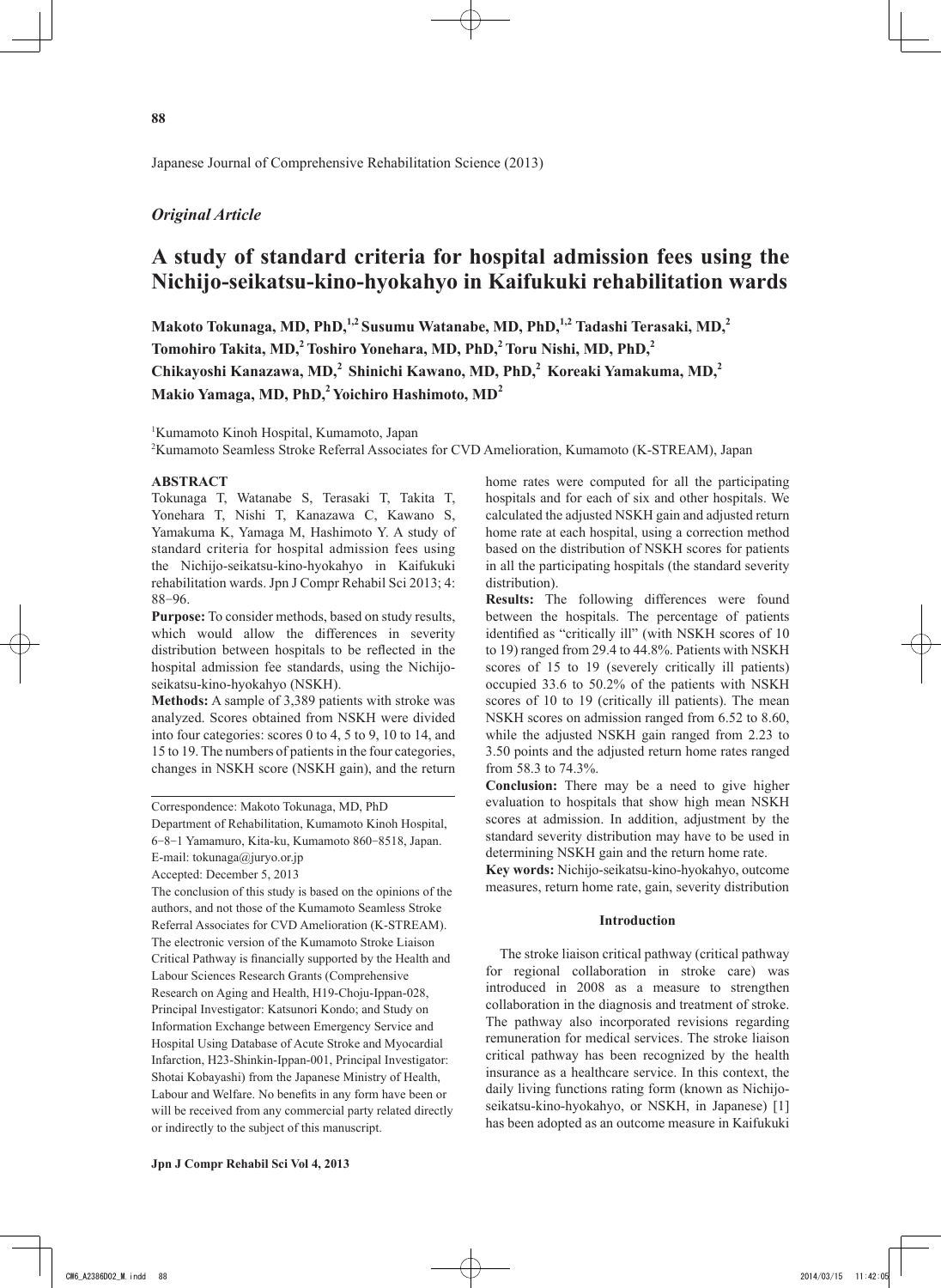rehabilitation wards. The total NSKH scores range from 0 to 19, and patients with a score of 10 or more are considered critically ill.

The following are the requirements for Kaifukuki rehabilitation wards: (1) a return home rate of 60% for hospital admission fee of rank 2, and 70% or higher for hospital admission fee of rank 1; (2) a proportion of critically ill patients of 20% or higher for rank 2, and 30% or higher for rank 1; and (3) during hospitalization, 30% or more of the critically ill patients improve by 3 points or greater for rank 2, and 4 points or greater for rank 1. The purposes of these requirements are to encourage admission of critically ill patients into Kaifukuki rehabilitation wards, to improve their condition, and to ensure that they return home after recovery.

However, patients with higher NSKH scores are less likely to be able to return home. Given that patients with high NSKH gain (NSKH at admission – NSKH at discharge) would need moderate assistance, conditions (2) and (3) can be met by admitting "critically ill patients with a mild level of disability (total NSKH score approaching 10)", while condition (1) can be met by admitting a large number of mildly ill patients with NSKH scores of 9 or lower. As a result, "severely critically ill patients" with NSKH scores of almost 19, who are likely to achieve minimal improvement and have difficulties to be discharged, are at risk of being intentionally avoided.

It is not feasible to conduct a simple comparison of outcome measures such as the return home rate and activities of daily living (ADL) gain between hospitals with different severity distributions (percentage of patients hospitalized with specific levels of severity). Using a discharge to home rate of 70% as one condition and a critically ill patient rate of 30% as an additional condition, the differences in severity distribution between hospitals can be taken into consideration, to some extent. However, the fact that patients with NSKH scores of 10 to 19 are grouped together as one category is a problematic issue. Another issue is the fact that the criteria pertaining to the return home rate and NSKH gain remain unchanged even if the percentage of critically ill patients increases.

In previous studies, the authors designed a method to correct for severity distribution and effectively compared the NSKH gain, Functional Independence Measure (FIM) gain, length of hospital stay, and return home rate among hospitals participating in the Kumamoto Stroke Liaison Critical Pathway [2-5]. The method assumes that patients in each hospital are distributed in the same manner as the standard severity distribution (overall severity distribution in all hospitals), allowing calculation of numerical values adjusted for severity distribution.

The present study was conducted on patients hospitalized in Kaifukuki rehabilitation hospitals registered in the Kumamoto Stroke Liaison Critical Pathway. The objectives of this study were as follows: (1) to divide the NSKH scores at admission to a Kaifukuki hospital into 4 categories (scores 0 to 4, 5 to 9, 10 to 14, and 15 to 19) and to calculate the respective proportions of patients in all participating hospitals and in each of the hospitals, as well as to calculate the mean NSKH gain and mean return home rate; (2) to determine the proportion of critically ill patients (patients with NSKH scores of 10 to 19) in each hospital, and the proportion of severely critically ill patients (patients with NSKH scores of 15 to 19 points) among those identified as critically ill; (3) to adjust each hospital's NSKH gain and return home rate by the standard severity distribution calculated from all participating hospitals; and (4) based on the results, to consider methods that would allow the differences in severity distribution between hospitals to be reflected in the hospital admission fee standards, using the NSKH score.

#### **Subjects and Methods**

Between June 6, 2007 and July 22, 2013, a total of 8,249 stroke patients admitted to acute hospitals were registered in the electronic version of the Kumamoto Stroke Liaison Critical Pathway [6]. Among these patients, 3,852 were discharged from Kaifukuki rehabilitation hospitals. Data regarding NSKH scores at the time of admission and discharge, as well as the outcome at the time of discharge from Kaifukuki hospitals was available from 3,389 patients. Thus, 3,389 patients were included in the present study. Participating Kaifukuki rehabilitation hospitals with 200 or more patients were as follows: Hospital A (595 patients), Hospital B (393 patients), Hospital C (392 patients), Hospital D (355 patients), Hospital E (317 patients), and Hospital F (222 patients). In addition, 32 hospitals with 108 or less patients (1,098 patients) and hospitals with unspecified number of patients (17 patients) also participated in the study.

Table 1 shows the basic attributes of the 3,389 patients in this study. Except for the relatively short stay in acute hospitals, the patient attributes at these hospitals were similar to those found in the nationwide survey of patients in Kaifukuki rehabilitation wards [7]. Following discharge from Kaifukuki hospitals, 2,114 patients who lived at home and 124 patients who resided in assisted living facilities were considered "return home". On the other hand, 306 patients who were transferred to long-term care facilities (*roken*), 500 patients to convalescent hospitals, 19 patients to inpatient clinics, 251 patients to acute hospitals, and 75 patients who died were considered "not return home".

Healthcare facilities forming part of the Kumamoto Stroke Liaison Critical Pathway include 9 acute hospitals, 39 Kaifukuki rehabilitation hospitals, 20 long-term care health facilities (*roken*), 39 convalescent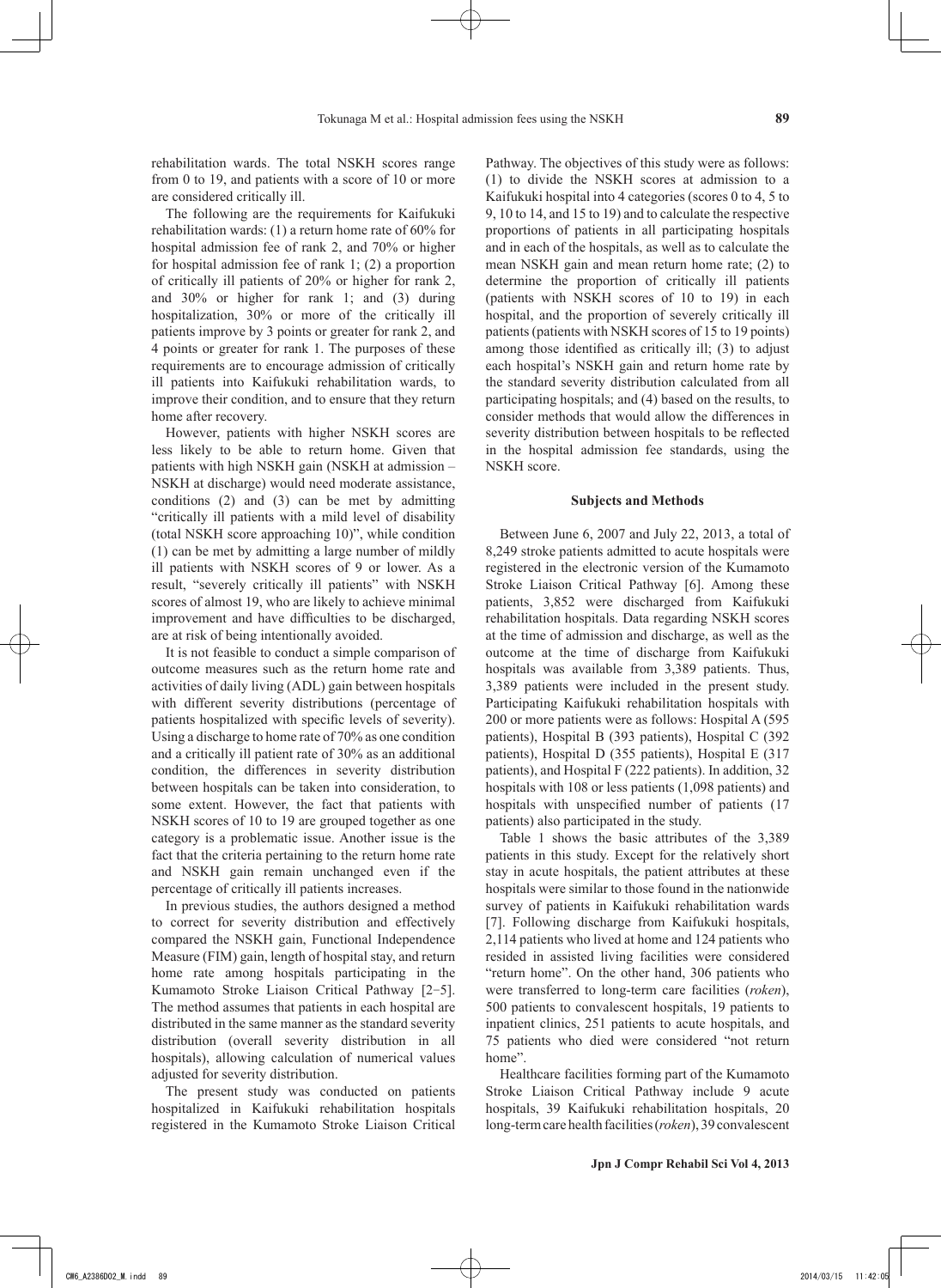|                                          | This study                                   | Nationwide survey [7]      |  |
|------------------------------------------|----------------------------------------------|----------------------------|--|
| Age                                      | $72.7 \pm 13.2$ (3,364 cases)                | 72.0                       |  |
| <b>Sex</b>                               | Male 1,745, female 1,628, unspecified 16     | 56.8% males, 43.2% females |  |
| Infarction, hemorrhage, SAH, unspecified | 1,889 cases, 891 cases, 205 cases, 404 cases |                            |  |
| Duration of onset of stroke to admission | $18.1 \pm 9.3$ (3,063 cases)                 | 36.6                       |  |
| Length of hospital stay                  | $95.6 \pm 56.2$ (3,355 cases)                | 89.4                       |  |
| NSKH at admission                        | 7.6 $\pm$ 5.6 (3,389 cases)                  | 7.4                        |  |
| NSKH at discharge                        | $4.9\pm 5.8$ (3,389 cases)                   | 4.3                        |  |
| NSKH gain                                | $2.7\pm 3.9$ (3,389 cases)                   | 3.2                        |  |
| Return home rate                         | 66.0% (3,389 cases)                          | 67.8%                      |  |

**Table 1.** Clinical characteristics of subjects in this study compared with national survey.

NSKH, Nichijo-seikatu-kino-hyokahyo; NSKH gain, NSKH at admission-NSKH at discharge; SAH: subarachnoid hemorrhage.

Data for this study are expressed as mean±standard deviation, or number of patients.

hospitals, and 42 clinics. The electronic version of the Kumamoto Stroke Liaison Critical Pathway [6] was created using FileMaker Pro (in facilities with no FileMaker Pro, the runtime version was used). The data that were captured and recorded during the acute, recovery, and maintenance periods were collected three times a year by the Department of Neurology at Kumamoto Red Cross Hospital. Each hospital sent the data after removing all personal information such as name, address, and date of birth. The patient data obtained during the acute, recovery, and maintenance phases were linked using the name of the hospital during acute phase, the identification number (ID), and the date of admission as keys. An alert function was used to indicate any entry omission relating to these three indicators. Upon obtaining permission from the representative of the Kumamoto Stroke Liaison Critical Pathway, data containing no personal information collected from all participating hospitals in the region were analyzed. In 2007, the Kumamoto Stroke Liaison Critical Pathway initiated manual registration of patients on paper. In 2009, both paper and electronic modes were used. In 2011, there were requests for registration of all patients in acute hospitals. In 2013, a broad transition to electronic patient registration was undertaken. As of July 2013, the electronic version of the Kumamoto Stroke Liaison Critical Pathway had 8,254 registered cases, and currently serves as a database of stroke patients in Kumamoto [8, 9].

This epidemiological research had a retrospective design. In September 2013, permission to conduct the study was obtained from K-STREAM representatives. Anonymous data from all patients in the Kumamoto Stroke Liaison Critical Pathway was subsequently saved in an Excel format. In accordance with the provisions of the clinical research review board of Kumamoto Kinoh Hospital, permission was obtained from the official who had been nominated in advance by the review board. The study was subsequently conducted. All personal information was converted into data and treated in a way that prevented the identification of individuals.

# *Study 1: Proportions of patients in four categories based on NSKH scores, NSKH gain, and return home rate*

The NSKH scores at the time of admission to Kaifukuki hospitals were divided into 4 categories: scores 0 to 4 5 to 9, 10 to 14, and 15 to 19. We calculated the proportions of patients in the four categories, mean return home rate, and mean NSKH gain for all the participating hospitals as well as for each of the hospitals (Hospitals A to F and other hospitals). Next, we calculated the proportion of critically ill patients with NSKH scores of 10 to 19 and the proportion of severely critically ill patients with NSKH scores of 15 to 19 among those identified as critically ill. However, the standard severity distribution was determined based on the proportions of patients in the four categories in all of the participating hospitals. ADL gain was calculated as  ${(ADL at the time of discharge) - (ADL at the time of) }$ admission)}. However, if NSKH gain was calculated as {(NSKH at the time of discharge) – (NSKH at the time of admission)}, then the gain would be a negative numerical value. It was resolved that NSKH gain would be calculated as {(NSKH at the time of admission) – (NSKH at the time of discharge)}.

# *Study 2: Adjusted NSKH gain and adjusted return home rate*

The return home rate and NSKH gain at each hospital were adjusted using the standard severity distribution. The method of adjustment was similar to that used in previous reports [2-5]. Specifically,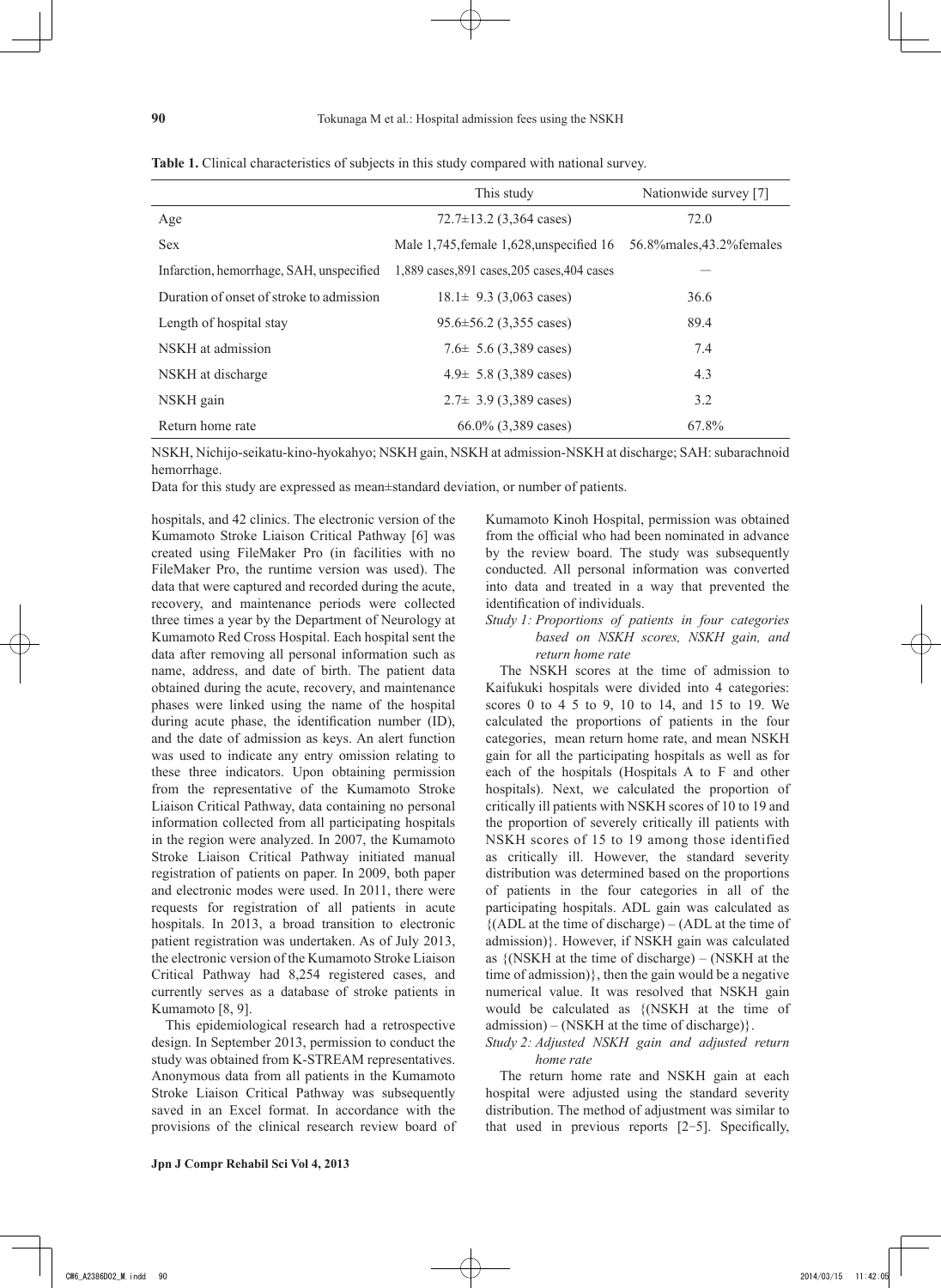adjusted NSKH gain was calculated by multiplying the standard severity distribution by the mean increase in NSKH score in relation to the four categories at each of the hospitals. Likewise, the adjusted return home rate was calculated by multiplying the standard severity distribution by the return home rate in relation to the four categories at each hospital. As previously reported, implementing adjustment based on the standard severity distribution results in a considerably lower adjusted NSKH gain, particularly in hospitals where considerable improvement in NSKH is attributed to a large number of patients receiving moderate assistance, and hence substantial NSKH gain [2]. This means that the adjusted return home rate is generally low in hospitals with a high return home rate and a large number of mildly ill patients [3]. Adjustment based on the standard severity distribution results in patients being stratified into six (2 multiplied by 3) groups comprising two groups based on age, and three based on the FIM at the time of admission. In a study that implemented adjustment according to the standard severity distribution, a 26.0-point difference in FIM at admission between three hospitals was decreased to only 2.1 points after adjustment [4].

### **Results**

For all the participating hospitals, the proportions of patients with NSKH scores of 0 to 4, 5 to 9, 10 to 14, and 15 to 19 were 0.371, 0.244, 0.217, and 0.168, respectively (standard severity distribution) (Table 2a).

The proportions of critically ill patients with NSKH scores of 10 to 19 ranged from 29.4% (Hospital C) to 44.8% (Hospital D). This proportion was 38.5% for all the participating hospitals (Table 2a). Among critically ill patients, the proportions of severely critically ill patients with NSKH scores of 15 to 19 ranged from 33.6% (Hospital A) to 50.2% (other hospitals). This proportion was 43.6% for all the participating hospitals (Table 2a). The ranking of hospitals according to the proportion of critically ill patients (Hospital D > other  $> E > B > F > A > C$ ) and that according to the proportion of severely critically ill patients (other > E  $> D > C > B > F > A$ ) did not match (Table 2a).

The average NSKH scores at the time of admission ranged from 6.52 points (Hospital C) to 8.60 points (Hospital D) (Figure 1). For Hospital D where the proportion of critically ill patients and the mean NSKH score at admission were the highest, the return home rate was as low as 60.7%. However, when the standard severity distribution was used for correction, the adjusted return home rate increased to 65.7% (Figure 1). Meanwhile, for Hospital C where the proportion of critically ill patients and the average NSKH score at admission were the lowest, the return home rate decreased from 64.5% to 58.3% after adjustment. The ranking of the hospitals in terms of mean NSKH score

at the time of admission (Hospital  $D >$  others  $> E > F$  $>$  B  $>$  A  $>$  C) was almost identical to the ranking in terms of the proportion of critically ill patients (Hospital  $D >$  others  $> E > F > B > A > C$ ) (Figure 1, Table 2a).

The adjusted NSKH gain ranged from 2.23 points (Hospital A) to 3.50 points (Hospital B) (Table 2b), while the adjusted return home rates ranged from 58.3% (Hospital C) to 74.3% (Hospital F) (Table 2c).

### **Discussion**

Based on the results of Studies 1 and 2, the authors propose the following as standard criteria for hospital admission fees based on NSKH. (1) Ideally, hospitals admitting a large number of critically ill patients (hospitals with high mean NSKH score at admission) should be evaluated favorably. (2) Ideally, an adjusted return home rate (return home rate corrected according to the standard severity distribution) should be used as the standard for the return home rate. (3) Adjusted NSKH gain is being used for evaluating NSKH gain. However, since the accuracy of NSKH scoring across Japan is not yet guaranteed, ideally adjusted NSKH gain should only be used as a minor standard.

With regard to the revision of the standards for hospital admission fees using NSKH, two concerns have emerged; namely, "whether NSKH is an appropriate tool for the evaluation of severity," and "whether there are problematic issues with the current standards for hospital admission fees using NSKH."

Various concerns have emerged regarding"whether NSKH is an appropriate tool for the evaluation of severity."In 2009, Sonoda et al. [11] pointed out that "future studies would need to examine what NSKH stands for as an indicator, and whether it represents rehabilitation outcomes." Nonetheless, these issues have not been addressed to date, despite the fact that NSKH was introduced more than five years ago, in 2008, as a method of evaluating severity in Kaifukuki rehabilitation wards. Furthermore, attempt to correct the NSKH would be difficult.

Regarding "whether there are problematic issues with the current standard criteria for hospital admission fees based on NSKH", some issues are as follows. (1) If critically ill patients with NSKH scores of 15 to 19 are admitted, the standard criteria pertaining to the degree of improvement in these patients would not be easily met. As a result, less critically ill patients with NSKH scores of 10 to 14 would be selected. (2) If the proportion of critically ill patients admitted exceeds the standard 30%, then the criteria pertaining to the return home rate are unlikely to be met. This could result in an undesirable down-adjustment of admission of critically ill patients to approximately 30%, in accordance with the standard criteria. In this study, the overall proportion of critically ill patients was 38.5% in all hospitals, but the proportion varied among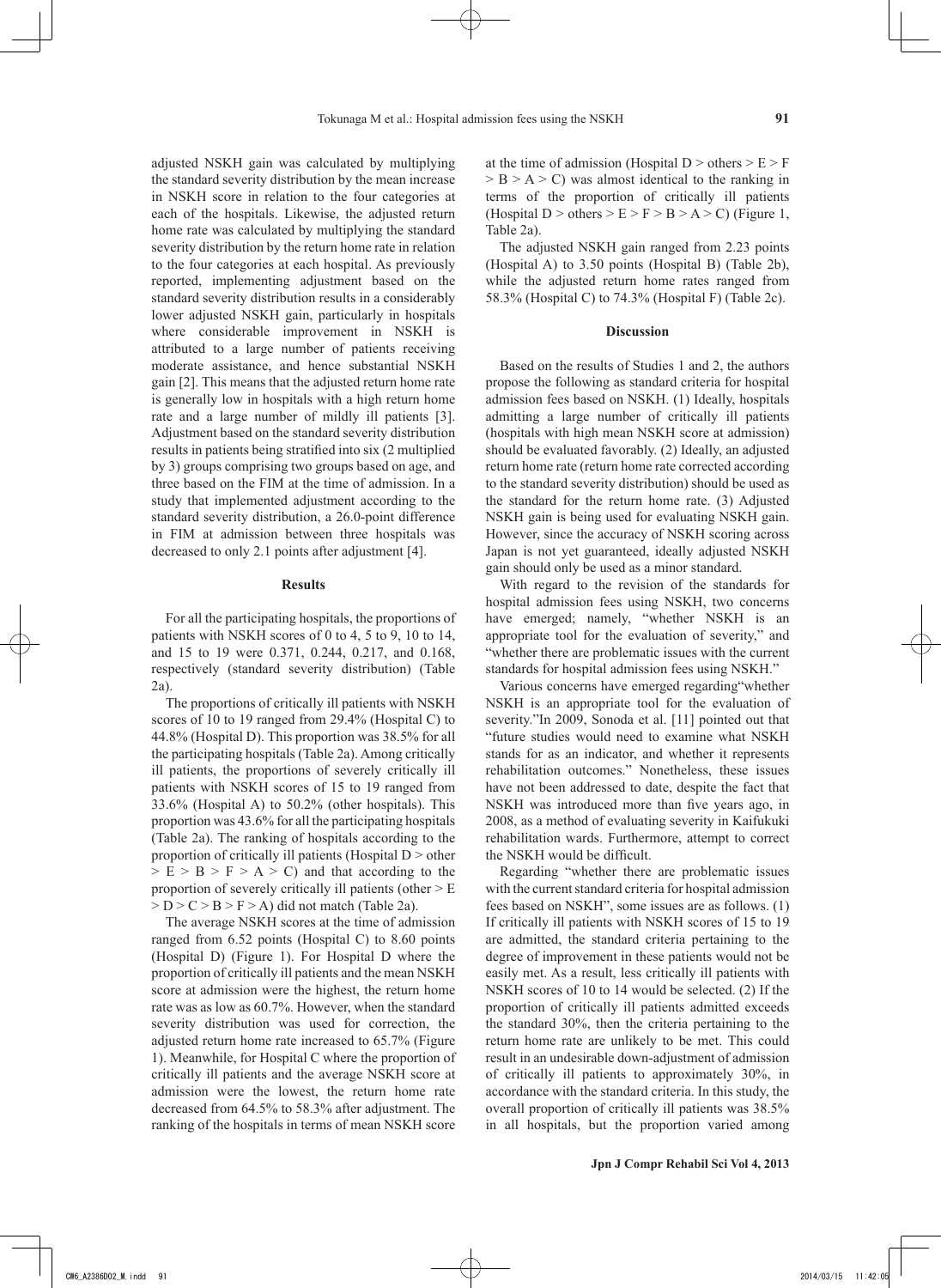## **Table 2.** Four categories based on NSKH scores.

| Proportion of patients<br>(a)                                     |                            |                           |                            |                                       |              |                  |
|-------------------------------------------------------------------|----------------------------|---------------------------|----------------------------|---------------------------------------|--------------|------------------|
|                                                                   |                            | NSKH score 0-4 scores 5-9 |                            | scores $10-14$ scores $15-19$         |              | scores $15-19$   |
|                                                                   |                            |                           | scores $10-19$             |                                       | Total        | scores $10-19$   |
| All hospitals: 3,389 patients<br>(standard severity distribution) | 0.371                      | 0.244                     | 0.217<br>0.385             | 0.168                                 | $\mathbf{1}$ | 0.436            |
| Hospital A: 595 patients                                          | 0.398                      | 0.281                     | 0.213<br>0.108<br>0.321(6) |                                       | $\mathbf{1}$ | 0.336(7)         |
| Hospital B: 393 patients                                          | 0.412                      | 0.209                     | 0.244                      | 0.135<br>0.379(4)                     | $\mathbf{1}$ | 0.356(5)         |
| Hospital C: 392 patients                                          | 0.449                      | 0.258                     | 0.179                      | 0.115<br>0.294(7)                     | $\mathbf{1}$ | 0.391(4)         |
| Hospital D: 355 patients                                          | 0.301                      | 0.251                     | 0.234<br>0.214<br>0.448(1) |                                       | $\mathbf{1}$ | 0.478(3)         |
| Hospital E: 317 patients                                          | 0.375                      | 0.224                     | 0.205                      | 0.196<br>0.401(3)                     | $\mathbf{1}$ | 0.489(2)         |
| Hospital F: 222 patients                                          | 0.356                      | 0.275                     | 0.239                      | 0.131<br>0.370(5)                     | $\mathbf{1}$ | 0.354(6)         |
| Other hospitals: 1,115 patients                                   | 0.338                      | 0.230                     | 0.215                      | 0.217<br>0.432(2)                     | $\mathbf{1}$ | 0.502(1)         |
| Average NSKH gain<br>(b)                                          |                            |                           |                            |                                       |              |                  |
|                                                                   | NSKH scores 0-4 scores 5-9 |                           |                            | scores 10-14 scores 15-19 Average     |              | Adjusted average |
| All hospitals                                                     | 0.89                       | 3.65                      | 4.37                       | 3.25                                  | 2.71         |                  |
| Hospital A                                                        | 0.84                       | 3.23                      | 3.02                       | 2.83                                  | 2.19(7)      | 2.23(7)          |
| Hospital B                                                        | 1.12                       | 4.76                      | 4.95                       | 5.08                                  | 3.35(1)      | 3.50(1)          |
| Hospital C                                                        | 1.06                       | 3.69                      | 4.54                       | 3.42                                  | 2.63(6)      | 2.86(3)          |
| Hospital D                                                        | 0.81                       | 3.37                      | 4.40                       | 2.91                                  | 2.74(4)      | 2.57(6)          |
| Hospital E                                                        | 0.67                       | 4.06                      | 4.86                       | 3.05                                  | 2.75(3)      | 2.81(4)          |
| Hospital F                                                        | 1.03                       | 3.64                      | 4.42                       | 4.66                                  | 3.03(2)      | 3.01(2)          |
| Other hospitals                                                   | 0.79                       | 3.55                      | 4.64                       | 2.93                                  | 2.72(5)      | 2.66(5)          |
| Return home rate<br>(c)                                           |                            |                           |                            |                                       |              |                  |
|                                                                   | NSKH scores 0-4 scores 5-9 |                           |                            | scores $10-14$ scores $15-19$ Average |              | Adjusted average |
| All hospitals                                                     | 93.1                       | 76.3                      | 44.7                       | 19.1                                  | 66.0         |                  |
| Hospital A                                                        | 92.0                       | 77.8                      | 43.3                       | 15.6                                  | 69.4(3)      | 65.1(5)          |
| Hospital B                                                        | 95.7                       | 72.0                      | 51.0                       | 26.4                                  | 70.5(2)      | 68.6(2)          |
| Hospital C                                                        | 88.1                       | 72.3                      | 30.0                       | 8.9                                   | 64.5(4)      | 58.3(7)          |
| Hospital D                                                        | 95.3                       | 78.7                      | 41.0                       | 13.2                                  | 60.7(7)      | 65.7(4)          |
| Hospital E                                                        | 93.3                       | 69.0                      | 52.3                       | 12.9                                  | 63.7(5)      | 64.9(6)          |
| Hospital F                                                        | 96.2                       | 90.2                      | 47.2                       | 37.9                                  | 75.2(1)      | 74.3(1)          |
| Other hospitals                                                   | 93.6                       | 76.2                      | 45.8                       | 21.5                                  | 63.7(5)      | 66.9(3)          |

Four categories based on NSKH scores, the NSKH scores at admission were divided into 4 categories (scores 0-4, 5-9, 10-14, 15-19).

Standard severity distribution, numbers of patients in 4 categories were divided by number of all patients (for example: 0.371=1,257patients/3,389 patients).

Adjusted average, calculated by multiplying the standard severity distribution by the average for the hospital (for example: 0.84\*0.371+3.23\*0.244+3.02\*0.217+2.83\*0.168=2.23).

Numbers in parenthesis, ranking of the hospitals; scores 15-19/scores 10-19, proportion of patients with NSKH scores of 15 to 19 among patients with NSKH scores of 10 to 19.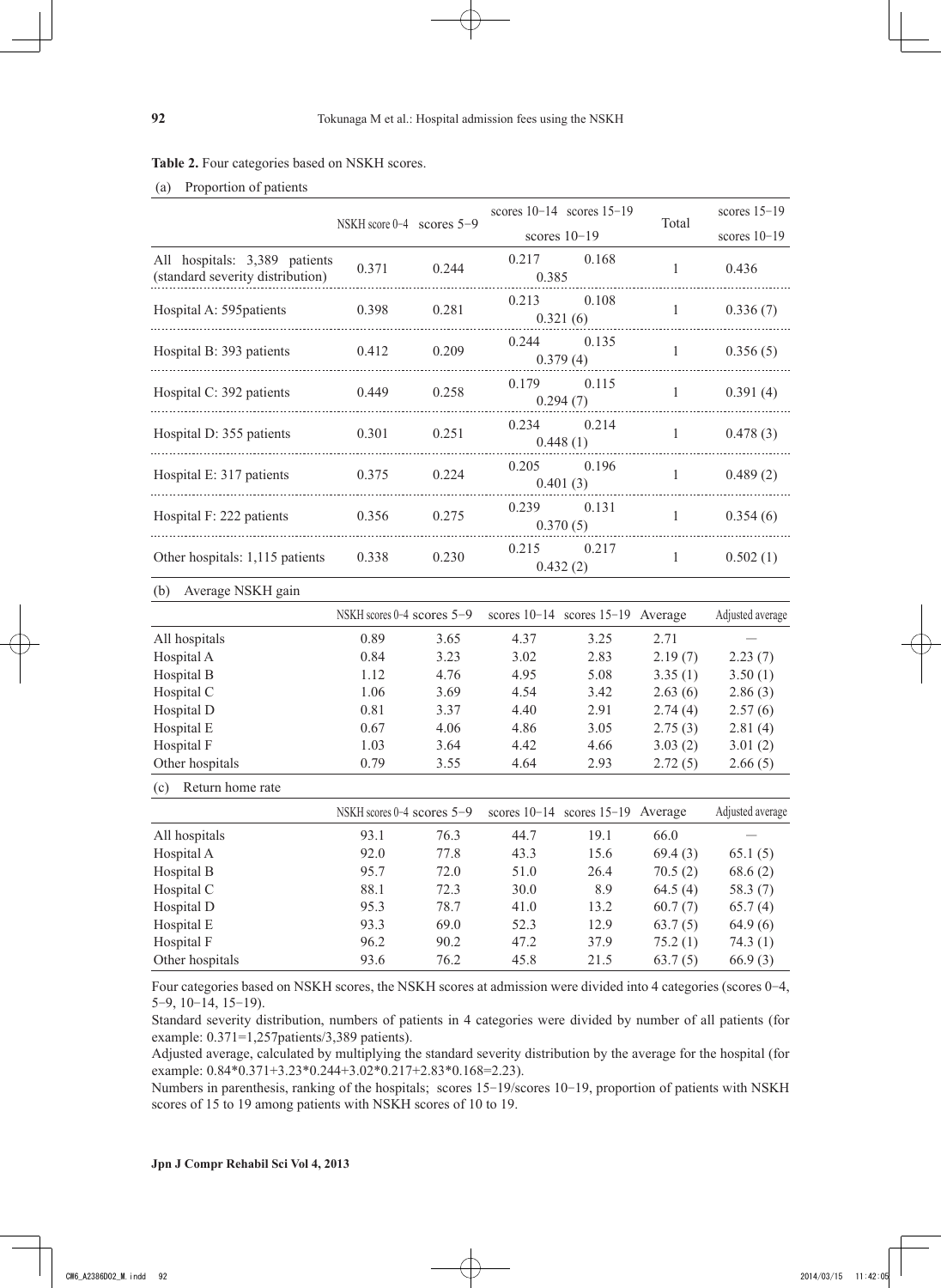

**Figure 1.** Relation of average NSKH score at admission with return home rate (a) and adjusted return home rate (b).

all, all hospitals; A to F, Hospital A to F; other, other hospitals.

hospitals, ranging from 29.4 to 44.8%. In addition, the overall proportion of less critically ill patients with NSKH scores ranging from 15 to 19 was 43.6% in all hospitals; however, the proportions ranged from 33.6 to 50.2% among hospitals. Based on these results, we cannot be certain whether the above-mentioned negative effects actually occur, although we cannot rule out the possibility that some hospitals may intentionally avoid admitting severely critically ill patients with NSKH scores ranging from 15 to 19.

In order to favorably evaluate hospitals that admit a large number of severely critically ill patients, the first conceivable proposal is that the current classification of patients into two categories according to NSKH scores of 0 to 9 and 10 to 19 should be modified to four categories. The four categories would be NSKH scores of 0 to 4, 5 to 9, 10 to 14, and 15 to 19. Furthermore, patients with NSKH scores of 5 to 9 should be assigned an equivalent degree of severity of 0.2 points, those with NSKH scores of 10 to 14 an equivalent degree of severity of 0.8 points, while those with NSKH scores of 15 to 19 an equivalent degree of severity of 1.2 points. In addition, hospitals that achieve a value that is compatible with the mean equivalent degree of severity should be highly evaluated. The second proposal is in relation to the calculation of the mean NSKH at admission in each hospital, suggesting division of the total NSKH score of each patient by the number of hospitalized patients, as was done in this study. In this regard, hospitals with a high mean NSKH at admission would be highly evaluated. If the objective is to further promote hospitalization of severely critically ill patients, another conceivable method would be to calculate the mean NSKH score at admission focusing on only 40% of the patients, starting from those with the highest NSKH score and continuing in descending order. The major concern with the first proposal is the validity of the equivalent degree of severity score (0 points, 0.2 points, 0.8 points, and 1.2 points). The problem with the second proposal relates to the type of coefficient that should be multiplied by NSKH at admission, in order to show its importance.

To prevent low return home rate and low NSKH gain due to inadequate rehabilitation services even though a facility admits a large number of critically ill patients, standard criteria for the return home rate and NSKH gain may also be necessary. In such case, hospitals with a larger number of critically ill patients would have to lower the standard criteria for return home rate. First, a conceivable method is to set the range of return home rate from 60% to 70% when the proportion of critically ill patients is 30%, and 40 to 50% when the proportion of critically ill patients is 50%. However, this does not solve the current problem, which relates to the definition of critically ill patients as those with NSKH scores of 10 to 19 (patients with NSKH scores of 10 to 14 points are less critically ill). Another method involves the establishment of a separate standard for the return home rate among severely critically ill patients or, alternatively, the use of simple linear regression analysis to determine standard criteria for the return home rate, depending on the mean NSKH score at admission. However, if the return home rate is corrected by the standard severity distribution, only one standard (adjusted return home rate) would be sufficient.

In addition, to increase the admission rate of severely critically ill patients in Kaifukuki rehabilitation wards, admission to a highly sophisticated long-term care health facility (*roken*) also can be regarded as a home environment to which patients can return. Even if the potential to return home cannot be predicted based on the period of hospitalization at a Kaifukuki rehabilitation ward only, the potential can be predicted in some patients if the duration of admission to a high-performance longterm care health facility is taken into consideration. Furthermore, if admission to a high-performance long-term care health facility is considered as equivalent to returning home, it would facilitate the admission of severely critically ill patients to Kaifukuki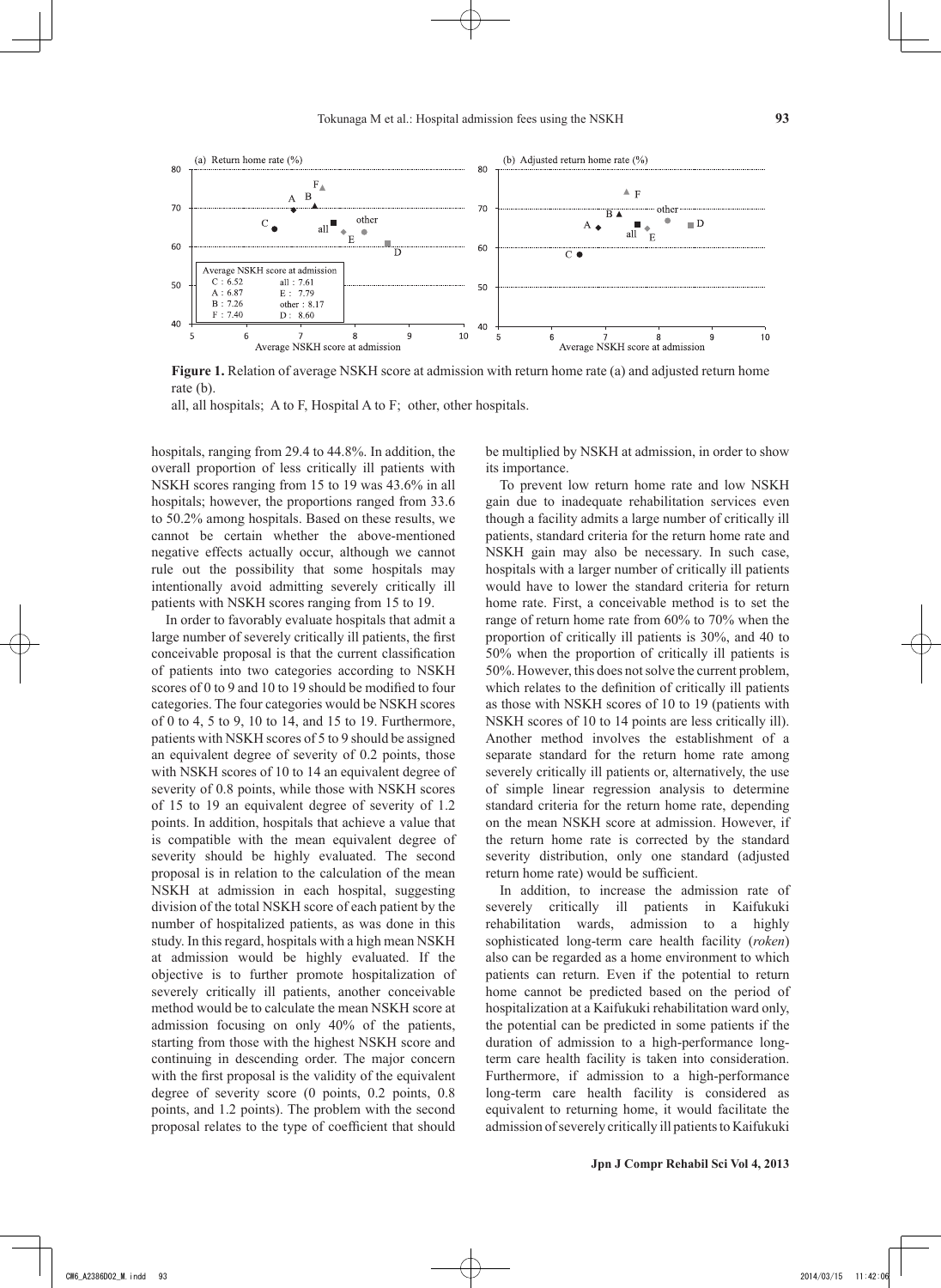rehabilitation wards.

Although there is a need for the development of standard criteria for NSKH gain, accurate prediction of such gain among stroke patients is difficult to achieve [12]. To summarize research papers using multiple regression analysis for such a prediction, reports have stated that the determination coefficient with a corrected degree of freedom  $(R^2)$  ranges from an estimated 0.46 to 0.73 [13]. Although group tendencies can be predicted, this is not applicable to predictions in individual patients [13]. However, the prediction of mean NSKH gain and ADL gain in a hospital setting, referred to as "prediction of tendencies as a group," might be possible. In order to compare hospitals in terms of NSKH and ADL gain, differences between hospitals, particularly with regard to severity distribution, must be taken into consideration. Such a difference is not easy to correct. In fact, although a number of reports [2, 4, 5, 14-16] have compared NSKH score and ADL gains at Kaifukuki rehabilitation hospitals participating in stroke liaison critical pathways, with the exception of a report by the current authors, all the other studies [2, 4, 5, 14] were simple comparisons of hospitals according to ADL gain [15,16]. In the present study, the difference in severity distribution between hospitals was corrected using the standard severity distribution. However, NSKH gain showed no change, suggesting that accurate prediction of NSKH gain is more difficult than numerical parameters such as the return home rate. In addition, "accurate scoring of NSKH" has been entrusted to each hospital. Therefore, there is no guarantee regarding the accuracy of NSKH gain [10]. Although the accuracy of NSKH scoring in each hospital should be empirically verifiable, evaluation of accuracy in this regard is still at an experimental stage [17-19]. For this reason, the standard criteria for NSKH gain among critically ill patients cannot be established precisely as the standard criteria for the proportion of critically ill patients and the return home rate. Thus, NSKH gain should probably be used as a minor standard.

In order to ensure that the NSKH score functions optimally as a performance indicator in Kaifukuki rehabilitation wards, and that severely critically ill patients are not excluded from Kaifukuki rehabilitation wards, research examining the standard criteria for hospital admission fees based on NSKH scores, such as the present study, is necessary. In addition, the development of techniques that allow accurate evaluation of rehabilitation outcomes is desirable.

The present research project had several limitations.

First, the accuracy of NSKH scoring is inconclusive. To this effect, uncertainties have been expressed regarding the accuracy of current methods used to score NSKH [10, 17-20].

Second, whether patients who had returned home were subsequently re-hospitalized remains unclear.

The condition for returning home from a long-term care health facility (*roken*) is that the patient should stay home for at least a month. However, this is no condition for returning home after admission to Kaifukuki rehabilitation wards. In this regard, the numerical value of the return home rate should be accurately determined, excluding patients who are readmitted to a Kaifukuki hospital several days later.

Third, the findings observed in Kumamoto are not necessarily generalizable to the entire country (Japan). We observed the following in Kumamoto: (1) the transfer of stroke patients from acute hospitals to Kaifukuki rehabilitation hospitals takes  $18.3 \pm 9.3$ days on average (median: 16 days) [21], which is approximately half the national average of 36.6 days  $[7]$ ; (2) there is a plan to provide "equal accessibility" of stroke treatment and rehabilitation [22]; (3) a nationwide survey of Kaifukuki rehabilitation wards showed that the number of patients with a NSKH score of 10 at the time of discharge from acute hospitals was two to three times higher than those with a NSKH score of 9 [7, 20], which is different from the findings in Kumamoto where the number of patients with a NSKH score of 10 was equal to that of patients with a score of 9 [17]. In addition, since no nationwide survey has been conducted, comparisons with other prefectures showed the following: (1) unlike Hyogo [23] and Kagawa [24] prefectures, "the average stay in Kaifukuki hospitals" and "the average stay in acute hospitals and Kaifukuki hospitals" became significantly shorter following the introduction of the liaison critical pathway in Kumamoto [25]; (2) unlike Hyogo Prefecture where FIM gain in Kaifukuki rehabilitation hospitals has reportedly decreased following the introduction of the stroke liaison critical pathway [23], the FIM gain increased from 19.3 points to 21.2 points in Kumamoto, although this increase was not significant [25]. In a nationwide survey conducted by the Kaifukuki Rehabilitation Ward Association, the proportions of patients with NSKH scores of 0 to 4, 5 to 9, 10 to 14, and 15 to 19 were 0.391, 0.293, 0.250, and 0.065, respectively [7]. However, the data obtained from that study was not limited to stroke patients only. If the standard severity distribution among stroke patients nationwide is known, then adjusted NSKH gain and return home rate can be calculated in all hospitals across Japan.

Fourth, NSKH gain cannot be said to reflect a hospital's rehabilitation performance. In relation to this, Sonoda et al. [11] indicated that "while some aspects of the NSKH score allow for evaluation of the ADL, it is difficult to say whether it is compatible with the FIM, and therefore, studies need to be conducted to examine whether NSKH scores are indicative of the rehabilitation outcome." A survey conducted by Tokunaga et al. [14] also showed that in Kumamoto, while FIM gain and the Barthel index (BI) gain were higher than the national average, NSKH gain was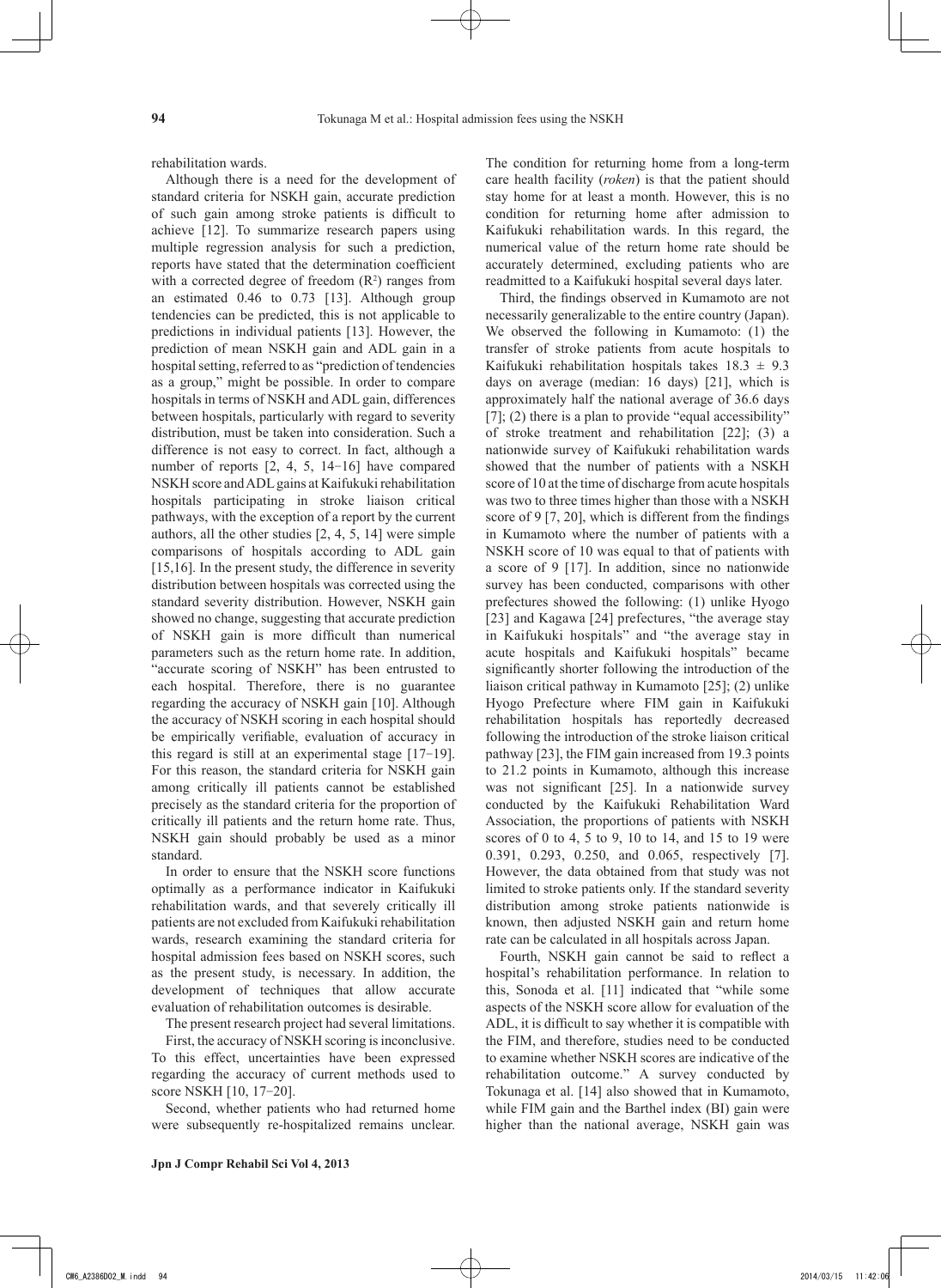lower than the national average. Among four hospitals that were studied, NSKH gain was low at the hospital where FIM and BI gain were the highest [14]. In addition, low NSKH gain that indicates inadequate perception of symptom improvement in Kaifukuki rehabilitation wards may have negative implications on NSKH score. According to a study by Tokunaga et al. [26], when the mean NSKH gain was 2.1 points, the mean gain in corrected FIM subjected to the same 20-level evaluation as NSKH was 4.3 points, while the mean FIM gain was 23.8 points. In this regard, a study showed that during hospitalization at Kaifukuki rehabilitation wards for an average of 84 days, FIM improved by 1 point in approximately 3.5 days, corrected FIM improved by 1 point in 19.5 days, whereas it took as long as 40 days for NSKH to improve by 1 point [26].

Fifth, age was not taken into consideration. Similar to NSKH score at admission, age also affects the return home rate as well as NSKH gain [27, 28]. However, adjustment for both age and ADL at admission would be complicated.

Sixth, the patients' living environment prior to the development of stroke was not investigated. Therefore, the numerical value of the return home rate should not be the sole focus. For instance, patients who had previously been admitted to Kaifukuki hospitals before developing stroke would have difficulties returning home. In addition, the likelihood of returning home is greatly affected by the capabilities of the patient's family to provide nursing care. In recent years, the increase in number of elderly people living alone or providing nursing care for another elderly has made it increasingly difficult for patients to return home after treatment. Based on the hospital admission fee criteria according to NSKH score, returning home from Kaifukuki rehabilitation wards has been introduced. However, unless there is a policy that supports the patients and their families to facilitate the patient to return home, hospitals may ultimately have to force the patients and their families to take the patients home.

Seventh, for correction of patient severity employing the standard severity distribution, the findings in hospitals with a small number of patients would be inaccurate, and it would not be feasible to test the adjusted numerical values for significant differences [2].

Eighth, patients admitted to Kaifukuki rehabilitation wards are not exclusively stroke patients, but also include those with orthopedic diseases and disuse syndromes. The return home rate is 67.8% for stroke patients and 78.8% for orthopedic patients [7]. The two conditions also have different clinical features [29]. Changing the ratio of patients with stroke to those with orthopedic diseases would change the NSKH gain and the return home rate in a given ward. Therefore, the proportions of patients with stroke, orthopedic problems, and disuse syndrome would also need to be taken into consideration when interpreting the NSKH gain and return home rate.

Lastly, the standard criteria for admission fees should not be too complicated. It might be difficult to create new hospital admission fee criteria that are concise and with minimal adverse effect. We hope such hospital admission fee criteria would make Kaifukuki rehabilitation wards better.

### **Acknowledgment**

The authors wish to express their thanks to the staff of the hospitals participating in K-STREAM, who provided the patients' data.

### **References**

- 1. Ministry of Health, Labour and Welfare. Nichijoseikatsu-kino-hyokahyo. Available from: http://www. mhlw.go.jp/topics/2008/03/dl/tp0305-1i\_0012/pdf. Japanese.
- 2. Tokunaga M, Watanabe S, Nakanishi R, Yamanaga H, Sannomiya K, Hirata Y, et al. Comparison between convalescent rehabilitation hospitals participating in the stroke liaison critical pathway with respect to the gain of the Nichijo-seikatsu-kino-hyokahyo score. Jpn J Compr Rehabil Sci 2012; 3: 11-7.
- 3. Tokunaga M, Watanabe S, Nakanishi R, Yamanaga H, Kawasaki M, Hirata Y, et al. Mean length of stay and rate of discharge to home adjusted for severity in rehabilitation hospitals participating in Kumamoto stroke liaison critical pathway. Jpn J Compr Rehabil Sci 2012; 3: 26-31.
- 4. Tokunaga M, Sannomiya K, Watanabe S, Nakanishi R, Yamanaga H, Yonemitsu H, et al: Relationship between hospital ranking based on Functional Independence Measure efficiency and factors related to rehabilitation system for stroke patients. Jpn J Compr Rehabil Sci 2012; 3: 51-8.
- 5. Tokunaga M, Watanabe S, Nakanishi R, Yamanaga H, Yonemitsu H, Kawano S, et al. Amount of training and FIM gain in 9 kaifukuki rehabilitation hospitals participating in Kumamoto stroke liaison critical pathway. J Clin Rehabil 2013; 22: 208-13. Japanese.
- 6. Terasaki T, Hirata Y, Hashimoto Y, Yamaga M, Hirano T, Morioka M, et al. The development of digitalized version of stroke liaison critical pathway. Jpn J Stroke 2010; 32: 654-9. Japanese.
- 7. 2012 Annual Report from the Annual Survey Committee of Kaifukuki Rehabilitation Ward Association. February 2013. Japanese.
- 8. Hashimoto Y, Terasaki T, Yonehara T, Tokunaga M, Watanabe S. Referral system for stroke in Kumamoto. Jpn J Stroke (in press). Japanese.
- 9. Tokunaga M, Watanabe S, Sannomiya K, Terasaki T, Yonehara T, Otsuka T, et al. Changes of outcome and length of stay in hospitals participating in Kumamoto stroke liaison critical pathway in 3 years. J Clin Rehabil 2013; 22: 935-41. Japanese.